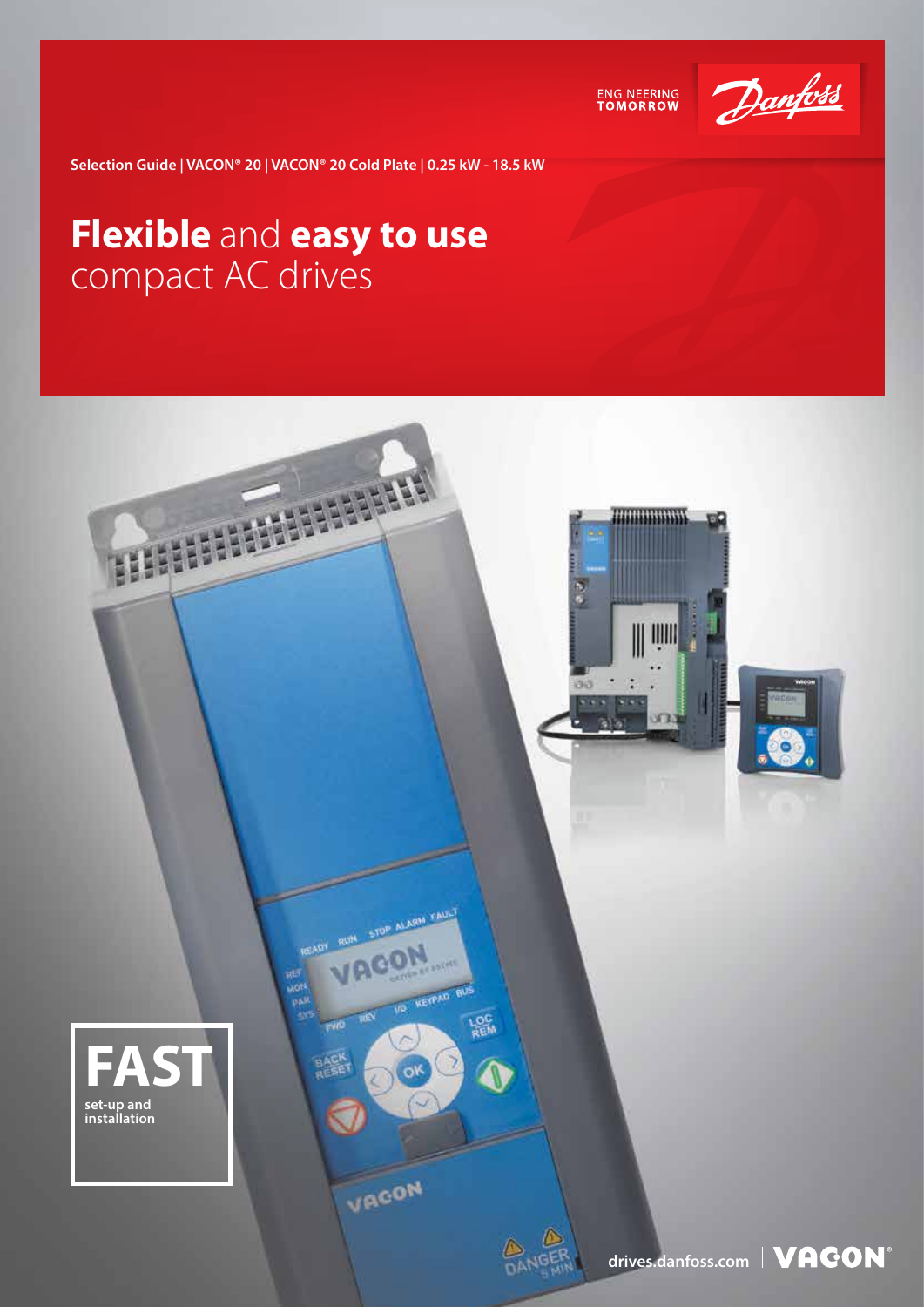

## VACON® 20 – possibilities and performance

The VACON® 20 AC drive comes packed with functionality and possibilities to bring any machine control to a completely new level. The compact size in combination with a wide power range is the base, but the VACON® 20's possibilities do not end there. A built-in PLC functionality, which is one of the most flexible on the market, makes this product adapt to every task and bring cost savings to the user.

In order for machine builders to be able to compete in an increasingly competitive market, it is important to continuously seek solutions to further improve performance and cost efficiency – VACON® 20 offers new possibilities here.

### **Wide power range**

The VACON® 20 is available in all common voltages in the range of 105-600 V. Combined with a wide power range up to 18.5 kW /25 HP. The VACON® 20 has something for customers all over the globe. Customers can reduce costs by implementing our harmonized product range and increase efficiency in their manufacturing processes. In currents above 16A the drive is available with a built-in harmonic filtering choke for public networks according to IEC61000-3-12.

#### **Cutting-edge performance**

Machinery performance is very much dependent on the performance of the AC drive. In the VACON® 20 we have done our best to cut cycle times and maximize the control performance of the drive. The built-in RS485 interface offers a cost effective and simple serial control interface for the drive. With

optional modules, the VACON® 20 can be connected to almost any fieldbus system including CANOpen, DeviceNet and PROFIBUS DP.

#### **Fast installation and set-up**

The VACON® 20 is designed for efficient volume manufacturing where every second in installation and configuration time counts. Easy access terminals, built-in DIN rail mounting and the MCA parameter copying tool which can clone settings without main power in the drive are all examples of features that help reduce start-up time.

#### **Built-in PLC functionality based on IEC61131-3**

The built-in PLC functionality presents an opportunity to increase machine performance and save costs. The customer can build his own control logic in the drive and utilize unused I/O of the drive for performing other machine related tasks. Another unique feature of the VACON® 20 is that the parameter list can be freely modified and application specific parameter sets and default settings can be created. By utilizing the opportunities of optimizing the drive control VACON® 20 can help make better and more cost efficient machine designs.

#### **Key benefits:**

- Fieldbus connectivity
- **Parameter copying without** main power
- Custom-made software possible

#### **Typical applications:**

- Pumps and fans
- Convevors
- **Packaging, processing and** washing machines

#### **Technical highlights:**

- Wide power range up to 18.5 kW
- High performance and functionality
- Full  $I/O$  + option board support
- Fast installation and setup
- Built-in choke as option in ≥16A types
- Induction and permanent magnet (PM) motor support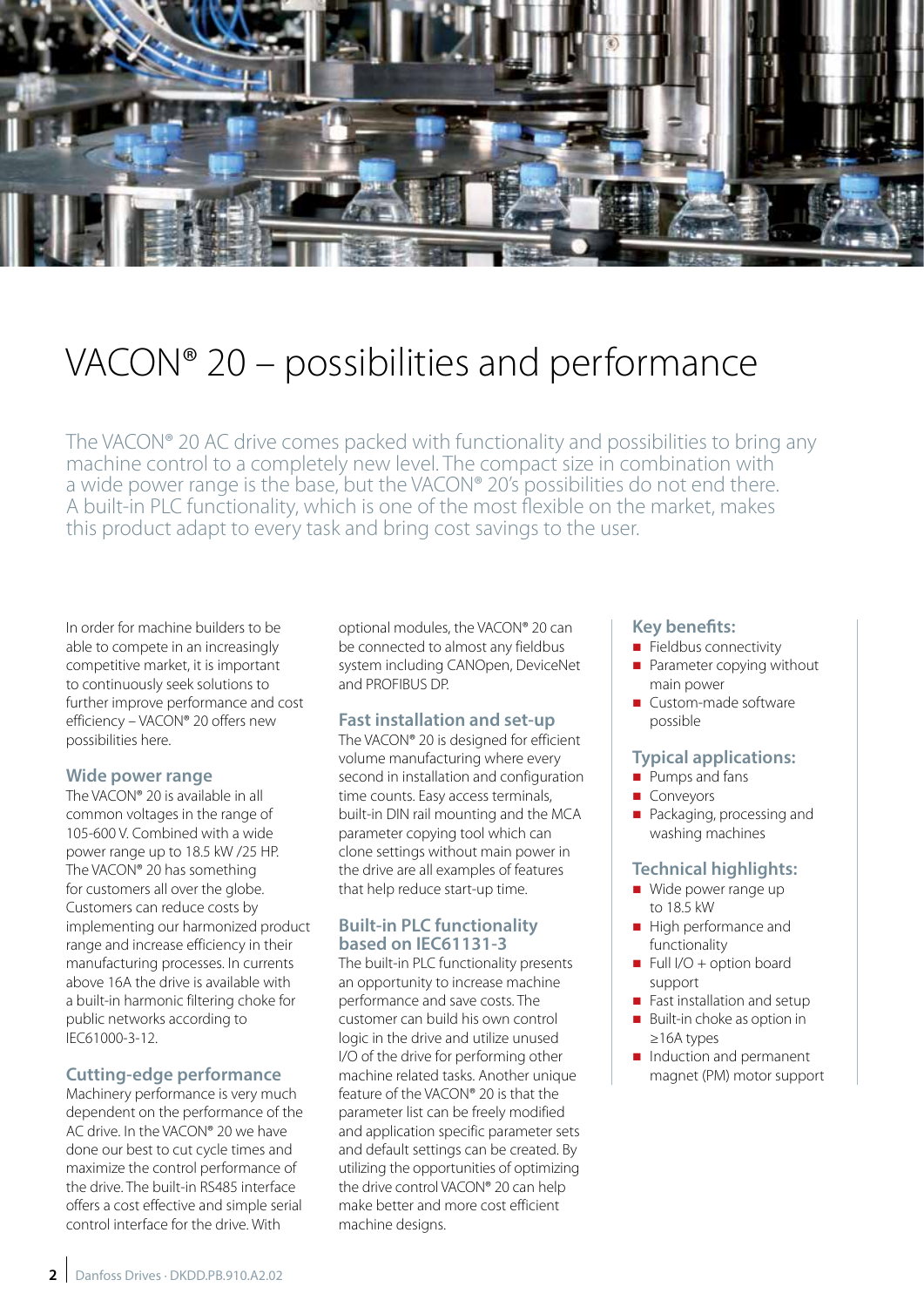

# Ratings and dimensions

|                           |                                            | <b>Power</b>          |                                | <b>Motor current</b> |                        | <b>Enclosure</b> | Dimensions W x H x D        |                                 | Weight |              |
|---------------------------|--------------------------------------------|-----------------------|--------------------------------|----------------------|------------------------|------------------|-----------------------------|---------------------------------|--------|--------------|
| <b>Supply voltage</b>     | <b>AC drive type</b>                       | kW                    | <b>HP</b>                      | $I_N[A]$             | $1.5 \times I_{N} [A]$ | size             | mm                          | inches                          | kg     | $\mathbf{I}$ |
| 105-120 VAC,              | VACON0020-1L-0001-1                        | 0.25                  | 0.35                           | 1.7                  | 2.6                    |                  |                             |                                 |        |              |
|                           | VACON0020-1L-0002-1                        | 0.37                  | 0.5                            | 2.4                  | 3.6                    | M12              | 90 x 195 x 102              | $3.54 \times 7.68 \times 4.02$  | 0.7    | 1.54         |
| 1-phase<br>(North America | VACON0020-1L-0003-1                        | 0.55                  | 0.75                           | 2.8                  | 4.2                    |                  |                             |                                 |        |              |
| only)                     | VACON0020-1L-0004-1                        | 0.75                  |                                | 3.7                  | 5.6                    |                  |                             |                                 |        |              |
|                           | VACON0020-1L-0005-1                        | 1.1                   | 1.5                            | 4.8                  | 7.2                    | M13              | 100 x 255 x 109             | 3.94 x 10.04 x 4.29             | 1.0    | 2.18         |
|                           | VACON0020-1L-0001-2                        | 0.25                  | 0.35                           | 1.7                  | 2.6                    |                  |                             |                                 |        |              |
|                           | VACON0020-1L-0002-2                        | 0.37                  | 0.5                            | 2.4                  | 3.6                    | M11              | 66 x 160 x 98               | $2.60 \times 6.30 \times 3.90$  | 0.5    | 1.21         |
| 208-240 VAC,              | VACON0020-1L-0003-2                        | 0.55                  | 0.75                           | 2.8                  | 4.2                    |                  |                             |                                 |        |              |
| 1-phase                   | VACON0020-1L-0004-2                        | 0.75                  | $\mathbf{1}$                   | 3.7                  | 5.6                    |                  |                             |                                 |        |              |
|                           | VACON0020-1L-0005-2                        | 1.1                   | 1.5                            | 4.8                  | 7.2                    | M12              | 90 x 195 x 102              | $3.54 \times 7.68 \times 4.02$  | 0.7    | 1.54         |
|                           | VACON0020-1L-0007-2                        | 1.5                   | 2                              | 7                    | 10.5                   |                  |                             |                                 |        |              |
|                           | VACON0020-1L-0009-2                        | 2.2                   | $\overline{3}$                 | 9.6                  | 14.4                   | Ml3              | 100 x 255 x 109             | 3.94 x 10.04 x 4.29             | 1.0    | 2.18         |
|                           | VACON0020-3L-0001-2                        | 0.25                  | 0.35                           | 1.7                  | 2.6                    |                  | 66 x 160 x 98               | $2.60 \times 6.30 \times 3.90$  | 0.5    | 1.21         |
|                           | VACON0020-3L-0002-2                        | 0.37                  | 0.5                            | 2.4                  | 3.6                    | M11              |                             |                                 |        |              |
|                           | VACON0020-3L-0003-2                        | 0.55                  | 0.75                           | 2.8                  | 4.2                    |                  |                             |                                 |        |              |
| 208-240 VAC,<br>3-phase   | VACON0020-3L-0004-2<br>VACON0020-3L-0005-2 | 0.75<br>1.1           | 1.5                            | 3.7<br>4.8           | 5.6<br>7.2             | M <sub>2</sub>   | 90 x 195 x 102              | 3.54 x 7.68 x 4.02              | 0.7    | 1.54         |
|                           | VACON0020-3L-0007-2                        | 1.5                   | $\overline{2}$                 | $\overline{7}$       | 10.5                   |                  |                             |                                 |        |              |
|                           |                                            |                       |                                |                      |                        | Ml3              |                             |                                 |        |              |
|                           | VACON0020-3L-0011-2                        | 2.2                   | 3                              | 11                   | 16.5                   |                  | 100 x 255 x 109             | 3.94 x 10.04 x 4.29             | 1.0    | 2.18         |
|                           | VACON0020-3L-0012-2                        | $\overline{3}$        | $\overline{4}$                 | 12.5                 | 18.8                   | M <sub>14</sub>  | 165 x 370 x 165             | $6.5 \times 14.6 \times 6.5$    | 8      | 18           |
|                           | VACON0020-3L-0017-2<br>VACON0020-3L-0025-2 | $\overline{4}$<br>5.5 | 5<br>7.5                       | 17.5<br>25           | 26.3<br>37.5           |                  |                             |                                 |        |              |
|                           | VACON0020-3L-0031-2                        | 7.5                   | 10                             | 31                   | 46.5                   |                  | 165 x 414 x 202             | $6.5 \times 16.3 \times 8$      | 10     | 22           |
|                           | VACON0020-3L-0038-2                        | 11                    | 15                             | 38                   | 57                     | M <sub>5</sub>   |                             |                                 |        |              |
|                           | VACON0020-3L-0001-4                        | 0.37                  | 0.5                            | 1.3                  | 2.0                    |                  |                             |                                 |        |              |
|                           | VACON0020-3L-0002-4                        | 0.55                  | 0.75                           | 1.9                  | 2.9                    | M11              | 66 x 160 x 98               | $2.60 \times 6.30 \times 3.90$  | 0.5    | 1.21         |
|                           | VACON0020-3L-0003-4                        | 0.75                  | $\mathbf{1}$                   | 2.4                  | 3.6                    |                  |                             |                                 |        |              |
|                           | VACON0020-3L-0004-4                        | 1.1                   | 1.5                            | 3.3                  | 5.0                    |                  | 90 x 195 x 102              | $3.54 \times 7.68 \times 4.02$  | 0.7    | 1.54         |
|                           | VACON0020-3L-0005-4                        | 1.5                   | $\overline{2}$                 | 4.3                  | 6.5                    | M12              |                             |                                 |        |              |
| 380-480 VAC,              | VACON0020-3L-0006-4                        | 2.2                   | $\overline{3}$                 | 5.6                  | 8.4                    |                  |                             |                                 |        |              |
| 3-phase                   | VACON0020-3L-0008-4                        | 3                     | $\overline{4}$                 | 7.6                  | 11.4                   |                  | 100 x 255 x 109             | 3.94 x 10.04 x 4.29             | 1.0    | 2.18         |
|                           | VACON0020-3L-0009-4                        | $\overline{4}$        | 5                              | 9                    | 13.5                   | M13              |                             |                                 |        |              |
|                           | VACON0020-3L-0012-4                        | 5.5                   | 7.5                            | 12                   | 18.0                   |                  |                             |                                 |        |              |
|                           | VACON0020-3L-0016-4                        | 7.5                   | 10                             | 16                   | 24                     | M <sub>14</sub>  | 165 x 370 x 165             | $6.5 \times 14.6 \times 6.5$    | 8      | 18           |
|                           | VACON0020-3L-0023-4                        | 11                    | 15                             | 23                   | 34.5                   |                  |                             |                                 |        |              |
|                           | VACON0020-3L-0031-4                        | 15                    | 20                             | 31                   | 46.5                   | M <sub>I5</sub>  | 165 x 414 x 202             | $6.5 \times 16.3 \times 8$      | 10     | 22           |
| 520-600 VAC,              | VACON0020-3L-0038-4                        | 18.5                  | 25                             | 38                   | 57                     |                  |                             |                                 |        |              |
|                           | VACON0020-3L-0002-7<br>VACON0020-3L-0003-7 | 0.75<br>1.5           | $\mathbf{1}$<br>$\overline{2}$ | 1.7<br>2.7           | 2.6<br>4.1             |                  |                             | $3.94 \times 10.04 \times 4.29$ | 1.0    | 2.18         |
| 3-phase                   | VACON0020-3L-0004-7                        | 2.2                   | 3                              | 3.9                  | 5.9                    | M13              | $100 \times 255 \times 109$ |                                 |        |              |
| (North America            | VACON0020-3L-0006-7                        | $\overline{4}$        | 5                              | 6.1                  | 9.2                    |                  |                             |                                 |        |              |
| only)                     | VACON0020-3L-0009-7                        | 5.5                   | 7.5                            | $\mathsf{Q}$         | 13.5                   |                  |                             |                                 |        |              |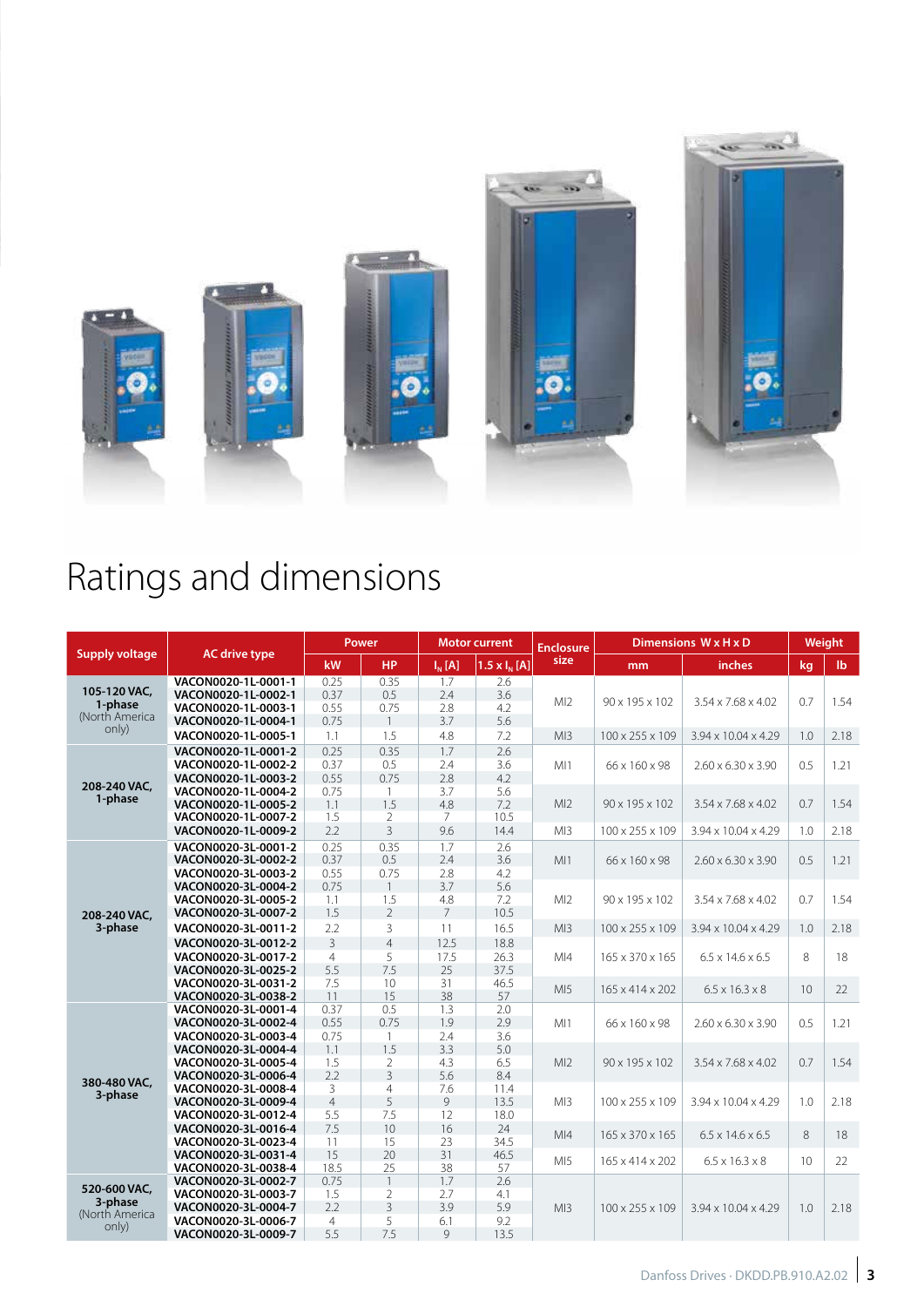

### VACON® 20 Cold Plate – flexibility in cooling

When the environment is more demanding or there is a cooling media such as liquid already available, the AC drive cooling can also be optimized further. The VACON® 20 Cold Plate shares the control and power topology with the standard VACON® 20 drive, but offers completely new possibilities for creating unique and efficient cooling solutions.

AC drives are extremely energy efficient products; they do however, still generate some heat. The heat loss can sometimes limit the density of the machine design, especially if mounted in a sealed enclosure simply because there is no air circulation. The VACON® 20 Cold Plate design is based around a flat surface of the drive onto which the majority of the heat losses are concentrated. By attaching this surface to a cooling element, i.e. to the "cold plate", the cooling of the drive can work even under the most demanding circumstances.

#### **Use any cooling media**

As the cooling is done through a clear cooling interface, it is possible to use different cooling media depending on the situation. By attaching the drive to a heat sink with large cooling ribs, a fully passively cooled drive is created. As an alternative, the drive can be mounted on a plate, which is cooled by liquid in order to create a liquid cooled drive solution. Other possible cooling media include different types of refrigerants or metal constructions with a high heat energy conducting mass.

#### **Compact sealed enclosures**

If the heat transport from the drive is not handled through air circulation, but through the heat being conducted out of the enclosure through a flat metal surface, the sealing of the enclosure is no longer a factor that significantly affects the cooling performance. It is thus possible to create and install the drive enclosure in environments with high amounts of dust and moisture. The VACON® 20 has a unique form that is designed to allow slim and flat enclosure solutions that can be highly integrated in the machine construction to be created.

### **Built-in PLC functionality according to IEC61131-3**

The VACON® 20 Cold Plate utilizes the advanced control concept of the VACON® 20 product family, offering full control performance and functionality. It also supports the built-in PLC functionality that allows the creation of application-specific software and solutions.

#### **Key benefits:**

- $\blacksquare$  Highest cooling flexibility
- Fast plugging of I/O wiring
- Custom-made software possible

#### **Typical applications:**

- $\blacksquare$  Textile machinery
- Hoists and cranes
- Conveyors in demanding environment
- Compressors and heat pumps

#### **Technical highlights:**

- Cold plate cooling
- Unique low depth design
- STO Safe Torque Off according to SIL3
- High performance and functionality
- $\blacksquare$  High ambient temperature rating up to 70 °C
- Induction and permanent magnet (PM) motor
- Integrated brake resistor for MS2 frame size
- Status LED lights on drive
- Expansion slot for I/O or fieldbus
- $\blacksquare$  Handheld text keypad with copy function
- Single plug I/O connector for OEMs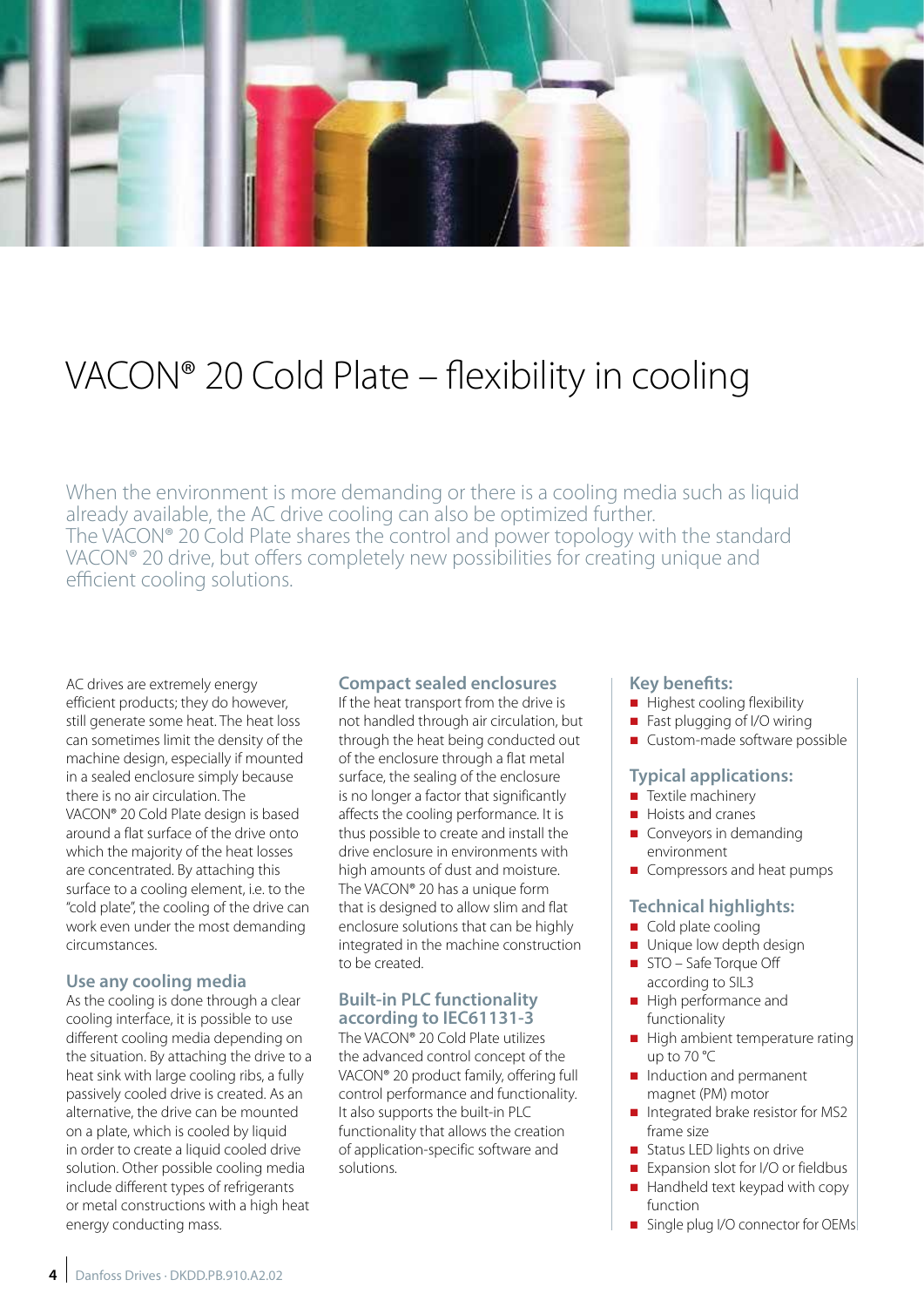



# Ratings and dimensions

| <b>Supply voltage</b>   | <b>AC</b> drive type   | <b>Power</b>   |                | <b>Motor current</b> |                        | <b>Enclosure</b> | Dimensions W x H x D |                                                               | Weight         |              |
|-------------------------|------------------------|----------------|----------------|----------------------|------------------------|------------------|----------------------|---------------------------------------------------------------|----------------|--------------|
|                         |                        | kW             | <b>HP</b>      | $I_N[A]$             | $1.5 \times I_{N} [A]$ | size             | mm                   | inches                                                        | kg             | $\mathbf{I}$ |
|                         | VACON0020-1L-0004-2-CP | 0.75           |                | 3.7                  | 5,6                    | MS <sub>2</sub>  |                      | 133 x 164.5 x 79.5 5.23 x 6.43 x 3.13                         | $\overline{2}$ | 4,4          |
| 208-240 VAC,<br>1-phase | VACON0020-1L-0005-2-CP | 1,1            | 1,5            | 4,8                  | 7.2                    |                  |                      |                                                               |                |              |
|                         | VACON0020-1L-0007-2-CP | 1,5            | 2              |                      | 10,5                   |                  |                      |                                                               |                |              |
|                         | VACON0020-3L-0004-2-CP | 0.75           |                | 3.7                  | 5,6                    | MS <sub>2</sub>  |                      | 133 x 164.5 x 79.5   5.23 x 6.43 x 3.13                       | $\overline{2}$ | 4,4          |
|                         | VACON0020-3L-0005-2-CP | 1,1            | 1.5            | 4,8                  | 7,2                    |                  |                      |                                                               |                |              |
| 208-240 VAC,            | VACON0020-3L-0007-2-CP | 1,5            | 2              |                      | 10,5                   |                  |                      |                                                               |                |              |
| 3-phase                 | VACON0020-3L-0011-2-CP | 2,2            | 3              | 11                   | 16,5                   | MS3              | 161 x 246 x 83       | $6.34 \times 9.69 \times 3.27$                                | 3              | 6,6          |
|                         | VACON0020-3L-0012-2-CP | 3              | $\overline{4}$ | 12                   | 18.0                   |                  |                      |                                                               |                |              |
|                         | VACON0020-3L-0017-2-CP | $\overline{4}$ | 5              | 17.5                 | 26,3                   |                  |                      |                                                               |                |              |
|                         | VACON0020-3L-0003-4-CP | 0.75           |                | 7.4                  | 3.6                    | MS <sub>2</sub>  |                      | $133 \times 164.5 \times 79.5$ 5.23 $\times 6.43 \times 3.13$ | $\overline{2}$ | 4.4          |
|                         | VACON0020-3L-0004-4-CP | 1.1            | 1.5            | 3.3                  | 5.0                    |                  |                      |                                                               |                |              |
|                         | VACON0020-3L-0005-4-CP | 1.5            | $\mathfrak{D}$ | 4.3                  | 6.5                    |                  |                      |                                                               |                |              |
| 380-480 VAC,            | VACON0020-3L-0006-4-CP | 2.2            | 3              | 5.6                  | 8.4                    |                  |                      |                                                               |                |              |
| 3-phase                 | VACON0020-3L-0008-4-CP | 3              | 5              | 7.6                  | 11.4                   |                  |                      |                                                               |                |              |
|                         | VACON0020-3L-0009-4-CP | $\overline{4}$ | 6              | 90                   | 13.5                   | MS3              | 161 x 246 x 83       | $6.34 \times 9.69 \times 3.27$                                | 3              | 6.6          |
|                         | VACON0020-3L-0012-4-CP | 5.5            | 7.5            | 12.0                 | 18.0                   |                  |                      |                                                               |                |              |
|                         | VACON0020-3L-0016-4-CP | 7.5            | 10             | 16.0                 | 24.0                   |                  |                      |                                                               |                |              |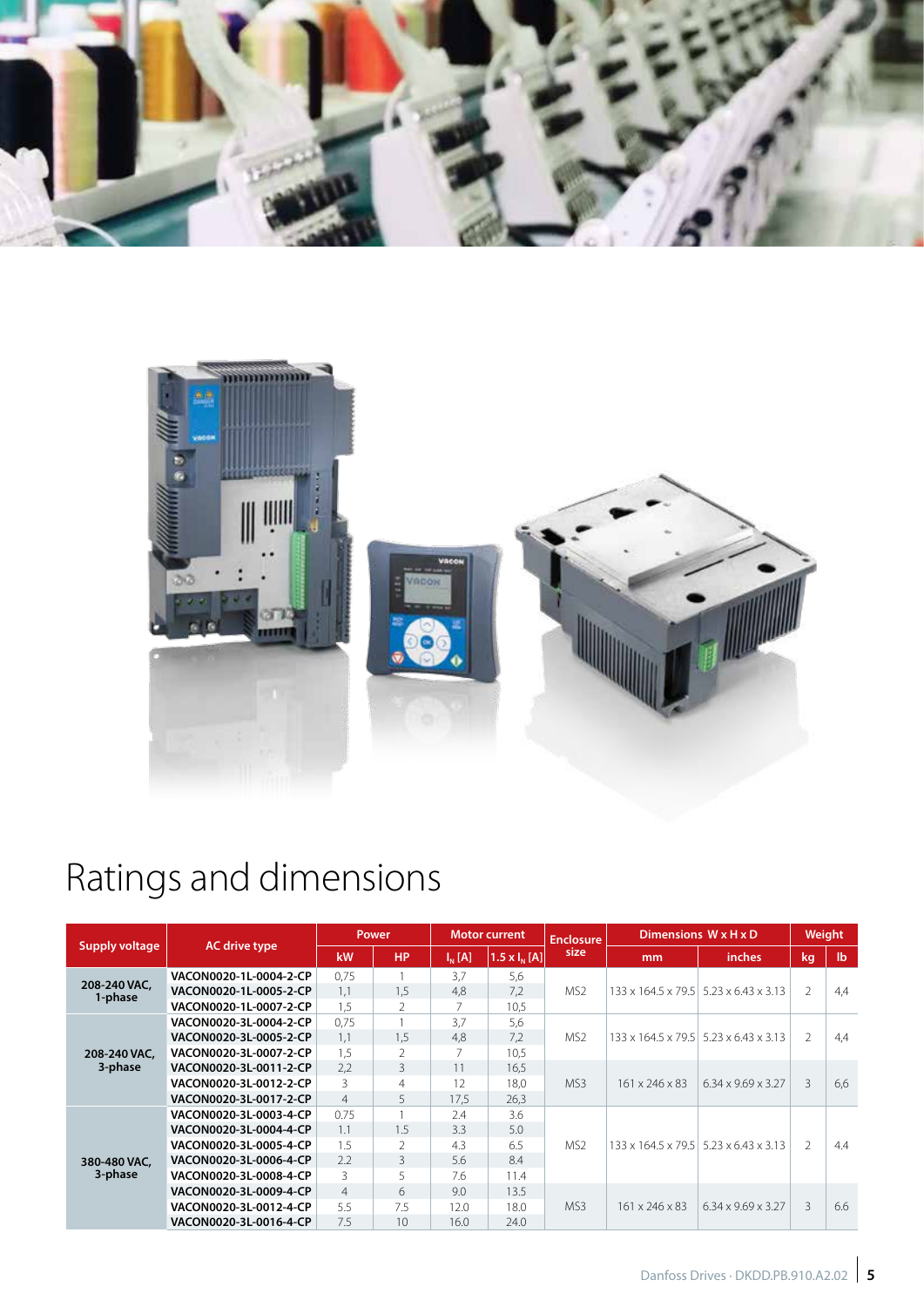# Tailoring the software

### **VACON® Programming**

The VACON® 20 product's built-in PLC functionality and programming is in accordance with IEC611131-3. The optional tool enables the user to modify the drive software by editing the existing application logic or by creating completely new software. The parameter list and default settings are edited with a separate tool.

### **PC interface and parameter copying**

The MCA (Micro Communications Adapter) is a snap-on and intelligent copying unit for VACON® 10 and VACON® 20 products.

- $\blacksquare$  Parameter copying without main power in the drive
- Download settings directly to the MCA from PC without a drive
- HW interface for PC connection to the drive

The VACON® 20 Cold Plate drive parameter copying is done with the handheld keypad.

## I/O Configuration

| <b>Terminal</b><br><b>Description</b> |                    | VACON <sup>®</sup> 20                                                      | VACON <sup>®</sup> 20 CP |                    |
|---------------------------------------|--------------------|----------------------------------------------------------------------------|--------------------------|--------------------|
| 1                                     | $+10V_{ref}$       | Maximum load 10 mA                                                         | п                        |                    |
| $\overline{2}$                        | AI1                | $0-10V$                                                                    | п                        | $0-10V/0(4)-20mA*$ |
| 3                                     | GND                |                                                                            | п                        | ш                  |
| $\overline{4}$                        | AI2                | $0-10V/0(4)-20mA*$                                                         | п                        | п                  |
| 5                                     | <b>GND</b>         |                                                                            | ш                        | п                  |
| 6                                     | $24V_{\text{out}}$ | Max, 50 mA / CP 100 mA                                                     | п                        | п                  |
| 7                                     | GND/DIC*           |                                                                            | <b>The State</b>         | п                  |
| 8                                     | DI1                |                                                                            | п                        | п                  |
| 9                                     | DI2                | $0 - +30$ V R <sub>i</sub> = 12 k $\Omega$<br>Cold Plate $R_i = 4 k\Omega$ | п                        | п                  |
| 10                                    | DI3                |                                                                            | ٠                        | п                  |
| 13                                    | <b>DOC</b>         | Digital output common                                                      | п                        | п                  |
| 14                                    | DI4                |                                                                            | п                        | п                  |
| 15                                    | D <sub>15</sub>    | $0 + 30 \text{ V R} = 12 \text{ k}\Omega$<br>Cold Plate $R_i = 4 k\Omega$  | п                        | п                  |
| 16                                    | DI <sub>6</sub>    |                                                                            | п                        | ٠                  |
| 18                                    | AO                 | Analogue output                                                            | 0-10V / 0(4)-20mA*       | $0 - 10V$          |
| 20                                    | <b>DO</b>          | Open collector,<br>max. load 48 V/50 mA                                    | п                        |                    |
| 22                                    | RO 13 - CM         |                                                                            | п                        | п                  |
| 23                                    | <b>RO 14 - NO</b>  | Relay output 1                                                             | п                        | п                  |
| 24                                    | <b>RO 22 - NC</b>  |                                                                            | <b>The State</b>         | п                  |
| 25                                    | <b>RO21-CM</b>     | Relay output 2                                                             | п                        | п                  |
| 26                                    | <b>RO 24 - NO</b>  |                                                                            | п                        | <b>COL</b>         |
| Α                                     | A-RS485            | Modbus RTU                                                                 | ٠                        | ٠                  |
| <sub>B</sub>                          | <b>B-RS485</b>     | Modbus RTU                                                                 | п                        | <b>COL</b>         |
|                                       | <b>STO</b>         | Inputs S1, G1, S2, G2<br>Feedback F+/F-                                    |                          |                    |

\* Selectable





*MCA adapter*



*Option board mounting kit*



*Keypad door mounting kit*



*IP21/NEMA1 kit*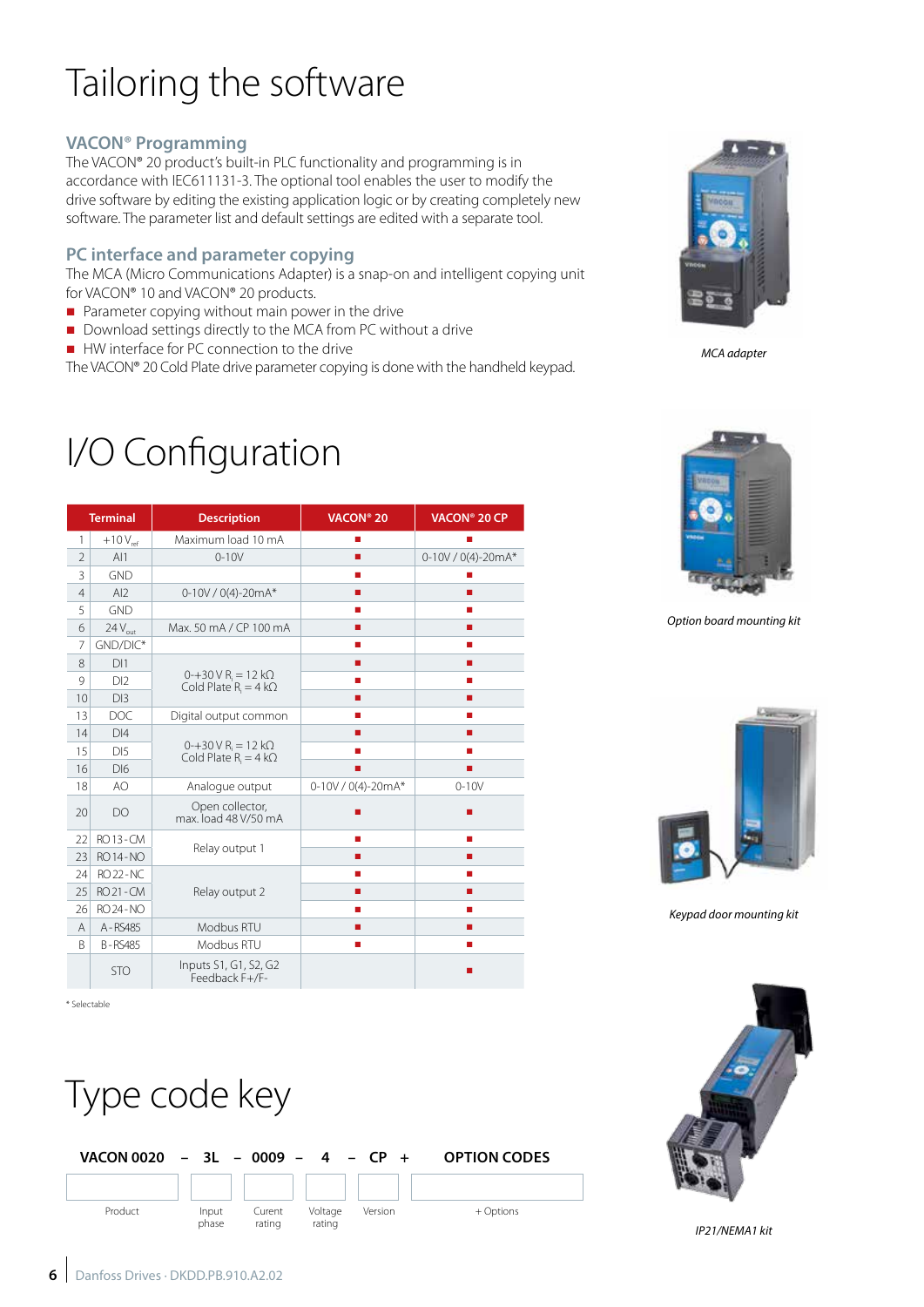# Technical data

OPT-C6-V CANopen OPT-C7-V DeviceNet OPT-CI-V | Modbus TCP/IP OPT-CJ-V BACnet MS/TP OPT-CP-V PROFINET I/O OPT-CQ-V EtherNet/IP

| <b>Mains connection</b>   | Input voltage U <sub>in</sub>                                                                                   | 105120 V, -15 %+10 % 1-phase (not for VACON 20CP)<br>208240 V, -15 %+10 % 1-phase<br>208240 V, -15 %+10 % 3-phase<br>380480 V, -15 %+10 % 3-phase<br>520600 V, -15 %+10 % 3-phase (not for VACON 20CP) |  |  |  |
|---------------------------|-----------------------------------------------------------------------------------------------------------------|--------------------------------------------------------------------------------------------------------------------------------------------------------------------------------------------------------|--|--|--|
|                           | Input frequency                                                                                                 | 45  66 Hz                                                                                                                                                                                              |  |  |  |
|                           | Connection to mains                                                                                             | Once per minute or less (normal case)                                                                                                                                                                  |  |  |  |
| <b>Motor connection</b>   | Output voltage                                                                                                  | 0U <sub>in</sub> (2 x U <sub>in</sub> with 105120 V drives)                                                                                                                                            |  |  |  |
|                           | Output current                                                                                                  | Continuous rated current I <sub>N</sub> at rated ambient temperature<br>overload 1.5 x la max. 1 min/10 min                                                                                            |  |  |  |
|                           | Starting current /<br>Torque                                                                                    | Current $2 \times I_{N}$ for 2 secs in every 20 sec period<br>Torque depends on motor                                                                                                                  |  |  |  |
|                           | Output frequency                                                                                                | $0.320$ Hz                                                                                                                                                                                             |  |  |  |
|                           | Frequency resolution                                                                                            | 0.01 H <sub>z</sub>                                                                                                                                                                                    |  |  |  |
| Control                   | Control method                                                                                                  | Frequency control U/f. Open loop sensorless vector control                                                                                                                                             |  |  |  |
| characteristics           | Switching frequency                                                                                             | 1.516 kHz; Factory default 4 kHz, (520600 V model default 2 kHz) Cold Plate models 6 kHz                                                                                                               |  |  |  |
|                           | Braking torque                                                                                                  | 100 % x T <sub>N</sub> with brake chopper in 3-phase version sizes MS2-3, MI2-5<br>30 % x T <sub>N</sub> with DC-braking. Dynamic flux braking available in all types                                  |  |  |  |
| <b>Ambient conditions</b> | Ambient operating temperature                                                                                   | -10 °C (no frost)+50 °C: rated loadability I <sub>N</sub><br>(1L-0009-2, 3L-0007-2, 3L-0011-2 and with options ENC-IP21-MIx and ENC-IN01-MIx ambient max +40 °C)<br>Cold Plate models -10 °C +70 °C    |  |  |  |
|                           | Storage temperature                                                                                             | $-40 °C + 70 °C$                                                                                                                                                                                       |  |  |  |
|                           | Altitude                                                                                                        | 100 % load capacity (no derating) up to 1000 m<br>1 % derating for each 100 m above 1000 m; max. 2000 m<br>Cold Plate max 3000 m                                                                       |  |  |  |
|                           | Enclosure class                                                                                                 | MI1-3: IP20, MI4-5: IP21, Cold Plate: IP00                                                                                                                                                             |  |  |  |
| <b>EMC</b>                | Immunity                                                                                                        | Complies with EN61800-3 (2004)                                                                                                                                                                         |  |  |  |
|                           | Emissions                                                                                                       | 208-240 V: EMC level C2: with an internal +EMC2 option (not needed for VACON 20CP)<br>380-480 V: EMC level C2: with an internal +EMC2 option (not needed for VACON 20CP)                               |  |  |  |
| Approvals                 | EN61800, C-Tick, Gost R, CB, CE, UL, cUL, KC (not all versions, see unit nameplate for more detailed approvals) |                                                                                                                                                                                                        |  |  |  |

|                                   |                                                                            | <b>Suitability</b>    |              |  |  |
|-----------------------------------|----------------------------------------------------------------------------|-----------------------|--------------|--|--|
| Separately delivered options code | <b>Description</b>                                                         | VACON <sup>®</sup> 20 | VACON® 20 CP |  |  |
| ENC-SLOT-MC03-13                  | Option board mounting kit VACON® 20 MI1-MI3                                |                       |              |  |  |
| FNC-SLOT-MC03-45                  | Option board mounting kit VACON® 20 MI4-MI5                                |                       |              |  |  |
| FNC-IP21-Mlx                      | IP21 cover MI1-MI3. x=1,2,3                                                |                       |              |  |  |
| FNC-IN01-MIx                      | NEMA 1 Kit MI1-MI5. x=1,2,3,4,5                                            |                       |              |  |  |
| ENC-OPES-MIx-10                   | 10pcs PE kit MI1-MI5. x=1,2,3,4,5                                          |                       |              |  |  |
| VACON-ADP-MCAA                    | MCA RS422 adapter w/ parameter copy                                        | ■                     |              |  |  |
| CAB-USB/RS-485                    | USB to RS485 cable for PC                                                  |                       |              |  |  |
| VACON-ADP-MCAA-KIT                | Kit with VACON-ADP-MCAA and CAB-USB/RS485                                  |                       |              |  |  |
| VACON-ADP-PASSIVE                 | Passive RS422 adapter                                                      |                       |              |  |  |
| VACON-PAN-HMDR-TMX-MC03           | VACON® 20 door mounting kit with text keypad and VACON-ADP-PASSIVE         |                       |              |  |  |
| CAB-RJ45P-2M                      | 2m RJ45 cable for door mounting kit                                        |                       |              |  |  |
| CAB-RJ45P-3M                      | 3m RJ45 cable for door mounting kit                                        |                       |              |  |  |
| CAB-RJ45P-6M                      | 6m RJ45 cable for door mounting kit                                        |                       |              |  |  |
| CAB-RJ45P-15M                     | 15m RJ45 cable for door mounting kit                                       |                       |              |  |  |
| VACON-PAN-HMDR-TMX-MC03-2M        | VACON® 20 door mounting kit with VACON-PAN-HMDR-TMX-MC03 and CAB-RJ45P-2M  |                       |              |  |  |
| VACON-PAN-HMDR-TMX-MC03-3M        | VACON® 20 door mounting kit with VACON-PAN-HMDR-TMX-MC03 and CAB-RJ45P-3M  |                       |              |  |  |
| VACON-PAN-HMDR-TMX-MC03-6M        | VACON® 20 door mounting kit with VACON-PAN-HMDR-TMX-MC03 and CAB-RJ45P-6M  |                       |              |  |  |
| VACON-PAN-HMDR-TMX-MC03-15M       | VACON® 20 door mounting kit with VACON-PAN-HMDR-TMX-MC03 and CAB-RJ45P-15M |                       |              |  |  |
| CAB-HMI2M-MC05-X                  | MC05 IP66 HMI cable I=2m for -X keypads option                             |                       |              |  |  |
| CAB-HMI5M-MC05-X                  | MC05 IP66 HMI cable I=5m for -X keypads option                             |                       |              |  |  |
| VACON-PAN-HMDR-MC03               | Complete IP54 keypad door kit+3m cable+adapater                            |                       |              |  |  |
| VACON-PAN-HMTX-MC06-CP            | Handheld/magnetic fixing IP66 text keypad w/ cable, I=1m/39,37 inches      |                       |              |  |  |
| PAN-HMWM-MK02                     | Keypad wall-mounting kit                                                   |                       |              |  |  |

| <b>Option boards</b>                | <b>Description</b>                                                           | <b>Factory installed</b>    | <b>Description</b>                   | <b>Suitability</b>    |                     |  |
|-------------------------------------|------------------------------------------------------------------------------|-----------------------------|--------------------------------------|-----------------------|---------------------|--|
| I/O boards D- and E-slot compatible |                                                                              | options code                |                                      | VACON <sup>®</sup> 20 | <b>VACON® 20 CP</b> |  |
| OPT-B1-V                            | 6 x DI / DO, programmable                                                    | $+EMC2$                     | C2-Level EMC filter (includes +QPES) |                       |                     |  |
| OPT-B2-V                            | $2x$ relay output + thermistor                                               | $+$ OPES                    | Cable shield grounding kit           |                       |                     |  |
| OPT-B4-V                            | 1 x Al, 2 x AO (isolated)                                                    | $+$ OFLG                    | Flange mounting kit for MI4 and MI5  |                       |                     |  |
| OPT-B5-V                            | 3 x relay output                                                             | $+DBIR$                     | Integrated cold plate brake resistor |                       |                     |  |
| OPT-B9-V                            | 1x RO, 5x DI (42-240VAC)                                                     | $+$ LS60                    | 60 Hz defaults on motor control      |                       |                     |  |
| OPT-BF-V                            | $1 \times$ AO, $1 \times$ DO, $1 \times$ RO                                  | <b>Application software</b> |                                      |                       |                     |  |
| OPT-BH-V                            | 3 x temp sensors (PT100, PT1000, NI1000,<br>KTY84-130, KTY84-150, KTY84-131) | $=+A1051$                   | VACON® 20 PFC Application            |                       | п                   |  |
| OPT-BK-V                            | AS-interface option board                                                    |                             |                                      |                       |                     |  |
| <b>Fieldbus boards</b>              |                                                                              |                             |                                      |                       |                     |  |
| OPT-E3-V                            | PROFIBUS DP, screw terminals                                                 |                             |                                      |                       |                     |  |
| OPT-F5-V                            | PROFIBUS DP, sub-D9 connector                                                |                             |                                      |                       |                     |  |
| OPT-E6-V                            | CANopen                                                                      |                             |                                      |                       |                     |  |
| OPT-E7-V                            | <b>DeviceNet</b>                                                             |                             |                                      |                       |                     |  |
| OPT-E9-V                            | 2-port Ethernet (Modbus TCP, PROFINET RT)                                    |                             |                                      |                       |                     |  |
| OPT-FC-V                            | FtherCAT                                                                     |                             |                                      |                       |                     |  |
| OPT-C3-V                            | <b>PROFIBUS DP</b>                                                           |                             |                                      |                       |                     |  |
| OPT-C5-V                            | PROFIBUS DP (D9 type connector)                                              |                             |                                      |                       |                     |  |